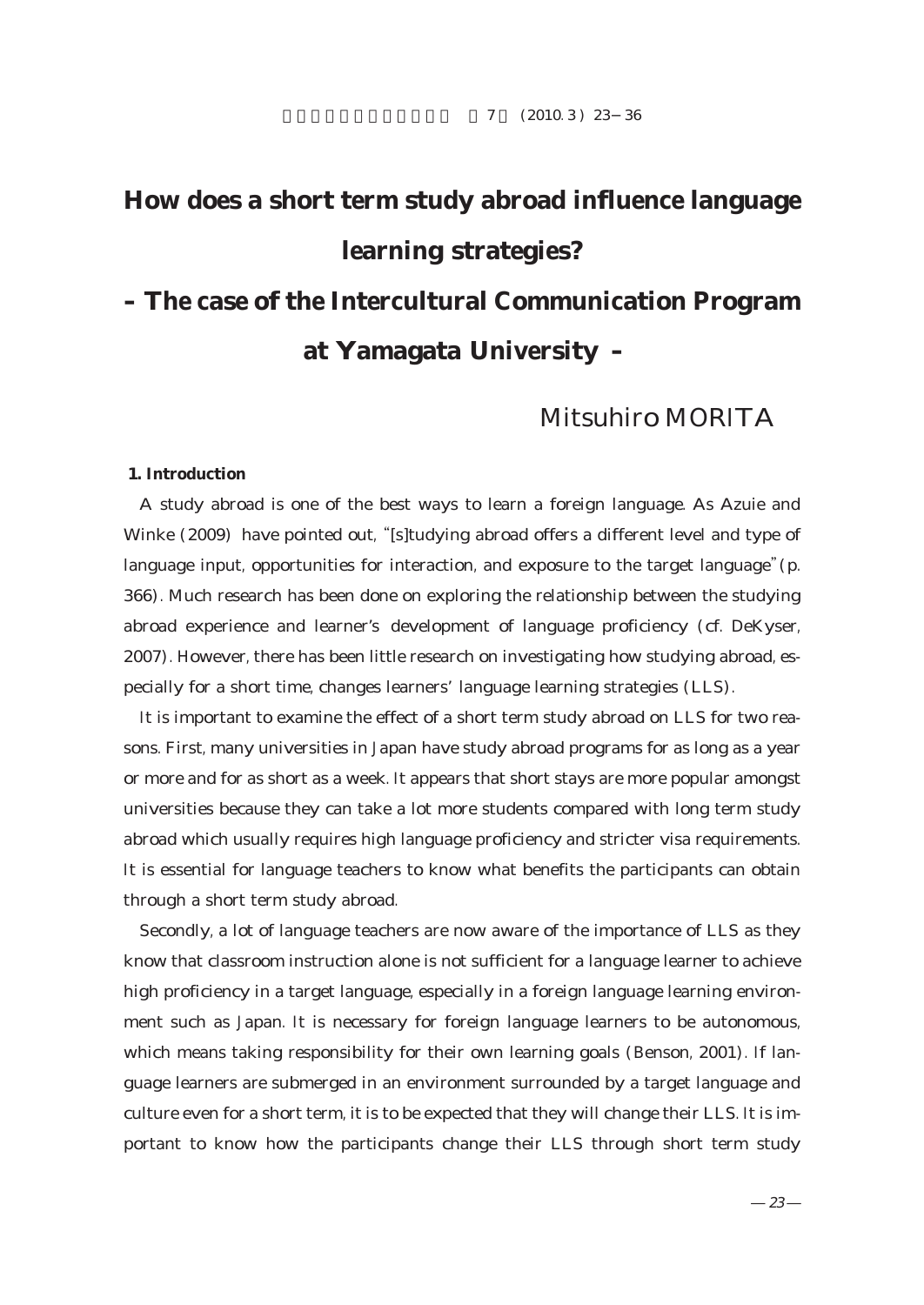How does a short term study abroad influence language learning strategies? —MORITA

abroad.

In the context of these important areas, the present study seeks to examine the change in LLS experienced by participants in a short term study abroad. The participants in this study showcase how a short term study abroad affects LLS.

#### **2. Language Learning Strategies**

Language learning strategies (LLS) are defined as "being a specific plan, action, behavior, step, or technique that individual learners use, with some degree of consciousness, to improve their progress in developing skills in a second or foreign language (Oxford and Schramm, 2007: 47-48). The reason why LLS has gained such attention is because much research has revealed that language learning success is heavily dependent upon how a language learner utilizes LLS under given learning conditions. More specifically, the more proficient learners become, the more strategies they employ (Green and Oxford, 1995; Hong-Nam and Leavell, 2006; Oxford and Ehrman, 1995).

Oxford (1990) classified language learning strategies into two: direct strategies and indirect strategies. Further, both direct and indirect strategies are classified into smaller strategies (types of strategies) as Figure 1 shows. Direct strategies include memory, cognitive, and compensation strategies. Memory strategies are used for helping store and retrieve information by mental linkages, for applying images and sounds, for reviewing, and for employing actions. Cognitive strategies are used for manipulating and changing the target language by practicing, for receiving and sending information, for analyzing, for reasoning, and for creating input and output structures. Compensation strategies are used for covering a lack of knowledge by guessing during listening and reading and for overcoming limitations in writing and speaking.

Indirect strategies include metacognitive, affective, and social strategies. Metacognitive strategies include centering, arranging, planning, and evaluating our learning strategies in order to modify own learning process. Affective strategies include lowering anxiety, encouraging oneself, and taking our emotional temperature in order to control emotional factors. Social strategies include asking questions, cooperating with others, and empathizing with others in order to have smooth communication.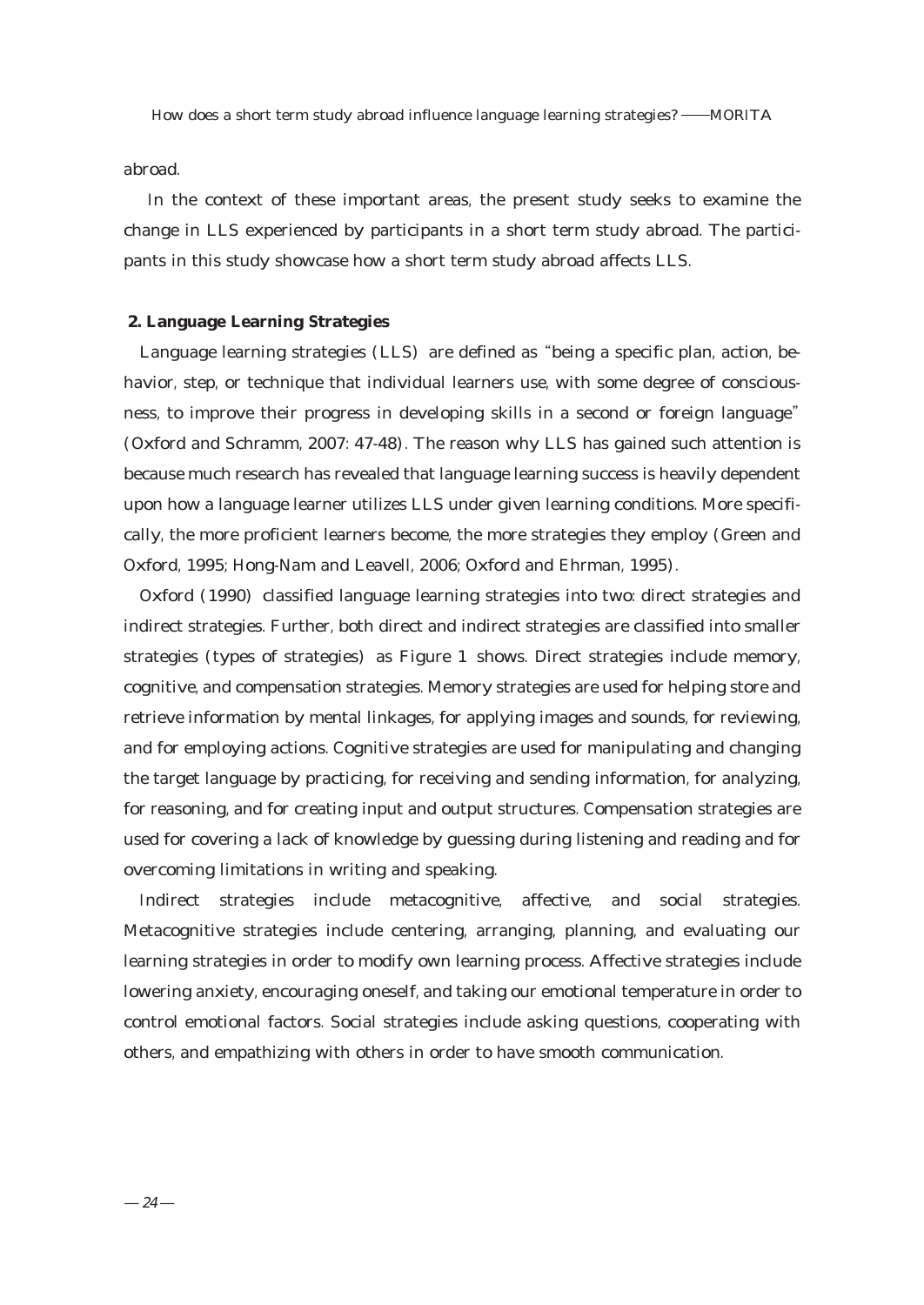

Figure 1. Classifications of Language Learning Strategies (Oxford, 1990)

#### **3. Influence of Short Term Study Abroad on LLS**

There are a few studies on how a short term study abroad affects language learning strategies used by Japanese learners of English. Takeda (1998) investigated how learning motivation and learning strategies changed after a three and half month overseas study program. The results showed that there was no change in the use of memory strategies but the participants used cognitive, metacognitive, and social strategies more after the program than before. Additionally, he divided the participants into two groups based on a listening test and reported that the lower scoring group used memory strategies more often than the higher scoring group. It was concluded that a short term study program positively affected language learning strategies.

Kimura (2007) examined how language learning strategies changed after a three week study abroad program in New Zealand. Strategy Inventory Language Learning (SILL) developed by Oxford (1990) was used. The results showed that those who participated in the program used more language strategies than those who did not. Moreover, the strategies used by the learners who joined the program were kept and used one month after they came back to Japan, which means that those strategies were not just used temporarily but had a lasting effect. Another finding was that the participants favored compensation strategies rather than memory or affective strategies. This study, however, did not conduct a statistical analysis as to which strategy types were employed more post- rather than pre-program.

These previous studies have shown that a short term study abroad experience has a positive affect on language learning strategies in terms of variety of strategies and the length of their effect. Because there are not many studies on the influence of short term staying abroad on language learning strategies, it is beneficial to accumulate studies of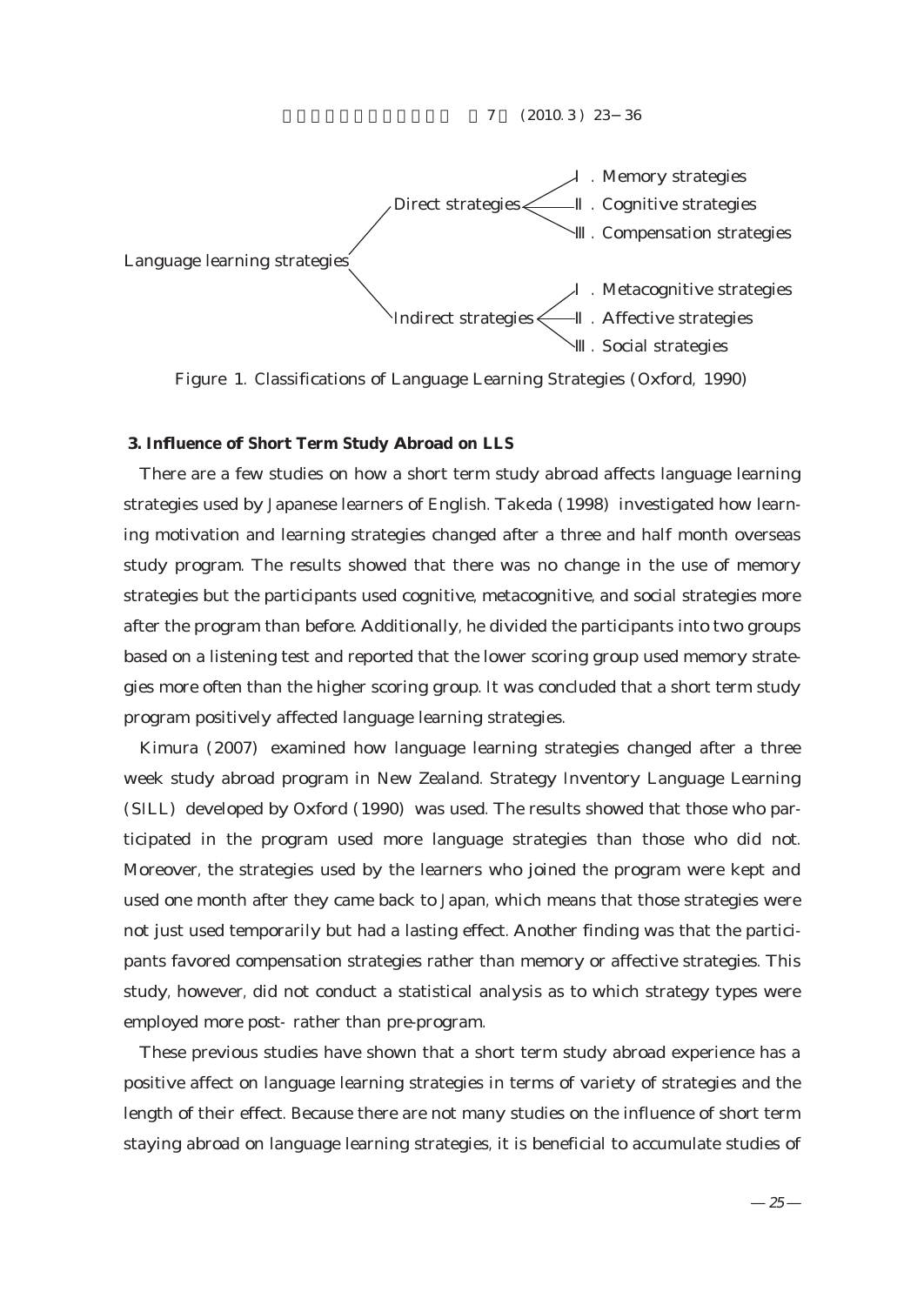How does a short term study abroad influence language learning strategies? -- MORITA

a similar nature, especially with a shorter period such as two weeks. More importantly, it is important to know which types of strategies can be developed through a short term study abroad program.

#### **4. Purpose of Study**

The purposes of this study are to examine the following two questions;

- 1 ) How does a two week study abroad program affect the use of language learning strategies?
- 2 ) Which types of strategies did the learners use more after participating in the program?

#### **5. The Intercultural Communication Program**

The International Communication Program (ICP) was held in Cairns, Australia from the 5th to the 21st of September, 2008. A detailed itinerary is shown in Table 1. The participants had English classes from 9:00 to 15:00 almost every day at an English conversation school and stayed with their host families after school. There was only one

| Day      | Event                                               |
|----------|-----------------------------------------------------|
| Day $0$  | Leaving Yamagata for Cairns                         |
| Day 1    | Arriving at Cairns and meeting with host family     |
| Day 2    | Free day with host family                           |
| Day 3    | Morning: Orientation and English lesson             |
| Day $4$  | Activity on Green Island                            |
| Day 5    | English lessons                                     |
| Day 6    | <b>English lessons</b>                              |
| Day 7    | English lessons and activity at Cairns Tropical Zoo |
| Day 8    | Free day with host family                           |
| Day 9    | Free day with host family                           |
| Day 10   | <b>English lessons</b>                              |
| Day 11   | Activity at Kuranda                                 |
| Day 12   | <b>English lessons</b>                              |
| Day 13   | <b>English lessons</b>                              |
| Day 14   | English lesson and farewell lunch                   |
| Day 15   | Free day with host family                           |
| Day $16$ | Leaving Cairns for Yamagata                         |

Table 1. Detailed Itinerary for ICP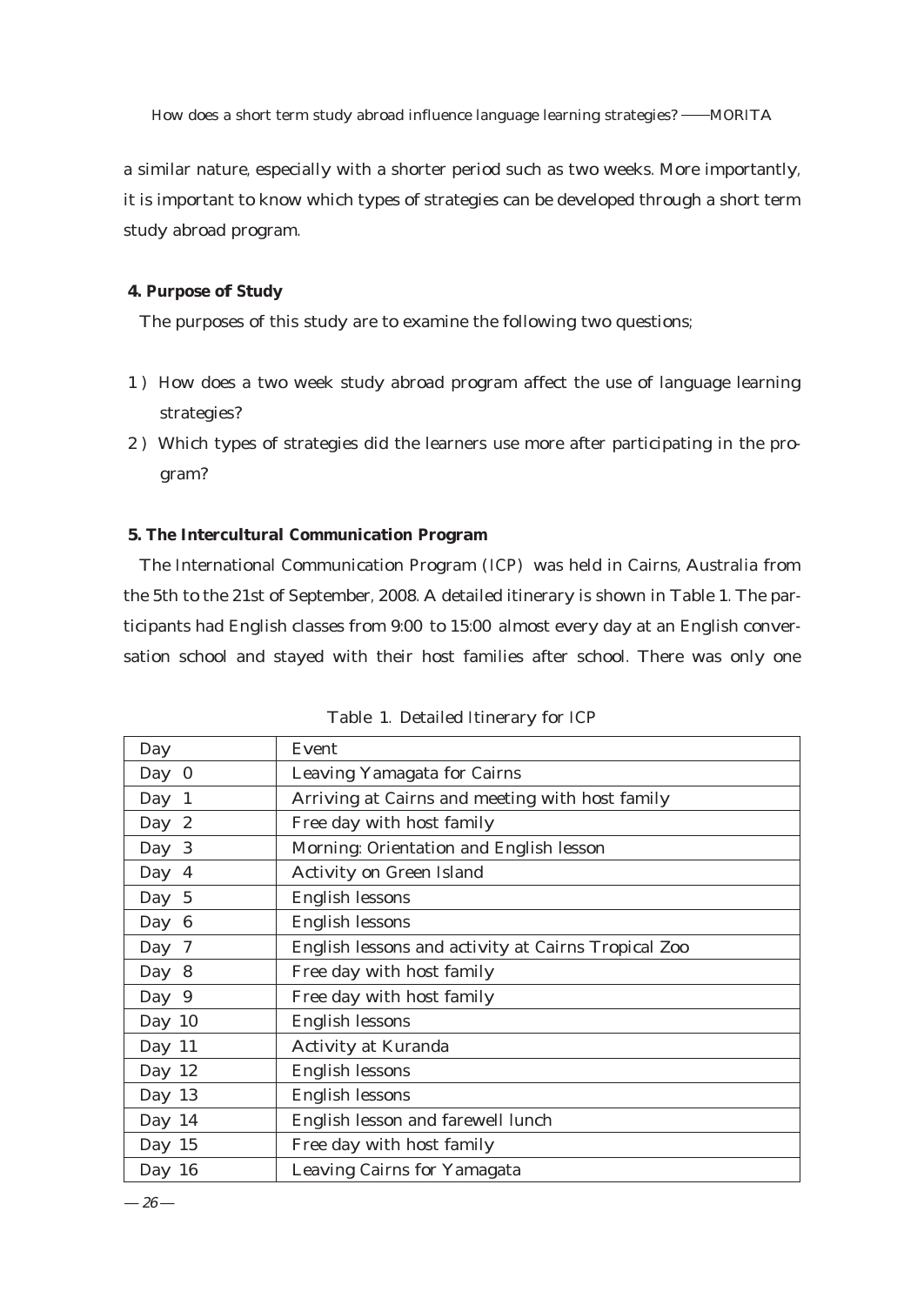Japanese learner of English staying with each host family.

There were 18 students participating in the ICP. One of them was male; the others were female. Eight of them were 1st year students, 7 were 2nd year students and 3 were 3rd year students. One of them majored in engineering and the others belonged to the Faculty of Literature and Social Sciences, all from Yamagata University.

#### **6. Materials and Data Collection**

In order to see how the participants' language learning strategies changed after the ICP, the Japanese version of Strategy Inventory Language Learning (SILL) by Oxford (1990; translated by Shishido and Ban, 1994) was used. SILL was developed based on the LLS classification described in section 2. There are 50 questions in SILL (See Appendix for all the questions used). For direct strategies, there are 9 questions related to memory strategies, 14 questions related to cognitive strategies and 6 questions related to compensation strategies. For indirect questions, there are 9 questions related to metacognitive strategies, 6 questions related to affective strategies, and 6 questions related to social strategies.

The participants were asked to answer each question on a 5 point scale: 1 for 'never or almost never true for me', 2 for 'usually not true for me', 3 for 'somewhat true for me', 4 for 'usually true for me', and 5 for 'always or almost always true for me'. The higher a question's average, the more likely the strategy was used by the participants.

The participants were asked to answer the questionnaire twice. The first session was held on the day of departure. The second was held on the final day in Australia. There was no time limit. In each session, it was announced that there were no right or wrong answers and the questionnaire would not influence grades.

#### **7. Results and Discussion**

#### 7.1 Overall Use of Strategies

Figure 2 (also see Table 2) shows the change in average points for all strategies before and after the ICP. In order to compare the overall use of the strategies, a paired t-test was conducted. The result was significant  $(t(17) = -1.95, p=0.68)$  and indicates that more strategies were used after the ICP than before. It is clear from the results that the ICP had a positive effect on the participants' use of language learning strategies.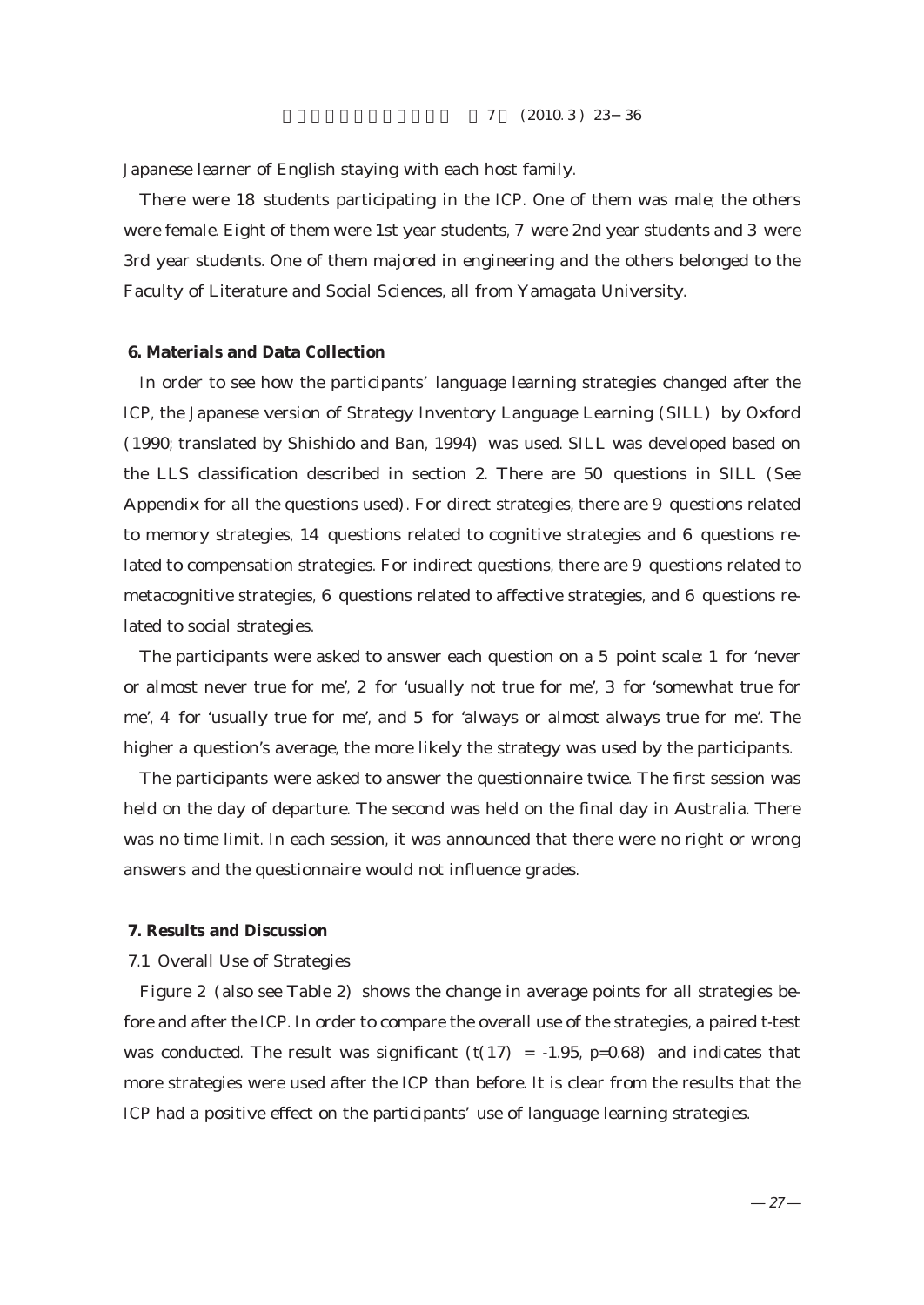



Figure 2. Change of Average Points for LLS before and after ICP

7.2 Each Group of Strategies

Table 2 and Figure 3 show the changes in average points for 6 types of strategies between the two time periods. Four out of 6 types of strategies showed significant differences between the two time periods: memory, cognitive, affective and social strategies. These 4 types of strategies were used more after the ICP than before it. The following sections will discuss each group of strategies.



Figure 3. Change in Average Points for Strategy Types before and after ICP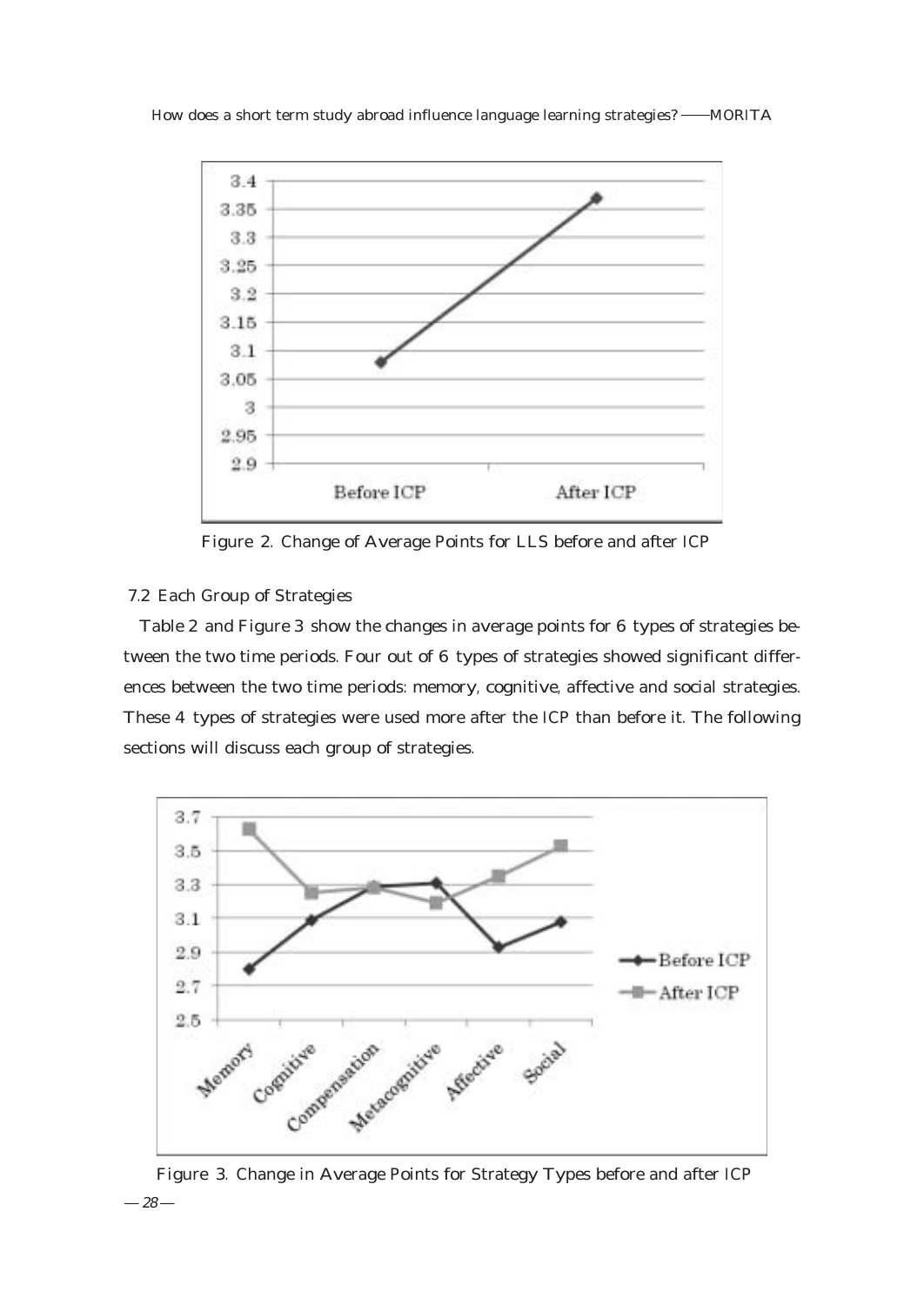| <b>Type</b>       | Before ICP |           | After ICP |           |                         |         |
|-------------------|------------|-----------|-----------|-----------|-------------------------|---------|
| <b>Strategies</b> | Average    | <b>SD</b> | Average   | <b>SD</b> | After-<br><b>Before</b> | t value |
| <b>Memory</b>     | 2.80       | 0.51      | 3.63      | 0.55      | $0.83**$                | 4.51    |
| Cognitive         | 3.09       | 0.54      | 3.25      | 0.56      | $0.16**$                | 4.25    |
| Compensation      | 3.29       | 0.60      | 3.28      | 0.60      | 0.01                    | 0.09    |
| Metacognitive     | 3.31       | 0.57      | 3.19      | 0.79      | 0.12                    | 0.35    |
| Affective         | 2.93       | 0.50      | 3.35      | 0.53      | $0.42**$                | 2.59    |
| Social            | 3.08       | 0.81      | 3.53      | 0.57      | $0.45*$                 | 1.78    |
| Total             | 3.08       | 0.54      | 3.37      | 0.43      | 0.29 <sup>†</sup>       | 1.95    |

Table 2. Descriptive Statistics and Results of t-tests for by Strategy Types

 $n=18$ 

 $\dagger$  < 0.1,  $^*p$  < .05,  $^{**}p$  < .01.

#### 7.3.1 Memory Strategies

Memory strategies show the most significant differences before and after the ICP. In the ICP, the participants encountered thousands of new words and realized that a lack of vocabulary and expressions made it hard for them to communicate with native English speakers especially in situations where they lived with native English family members. This realization might have made the participants use more memory strategies and find those strategies to be more important than before the ICP.

#### 7.2.2 Cognitive Strategies

Cognitive strategies show significant differences before and after the ICP. These kinds of strategies seem most familiar for participants who have learned English in a classroom situation because cognitive strategies are mostly found in classroom tasks. The participants had English classes during the ICP, which were different from the English classes conducted in Japan. One of the major differences was that the classes in ICP were student-centered while the classes in Japan were mostly teacher-centered. The participants might have needed to adjust their learning styles to the student-centered classes, which might make the participants use some of the cognitive strategies they had not used previously in Japan.

#### 7.3.3 Compensation Strategies

While compensation strategies do not show a significant difference before and after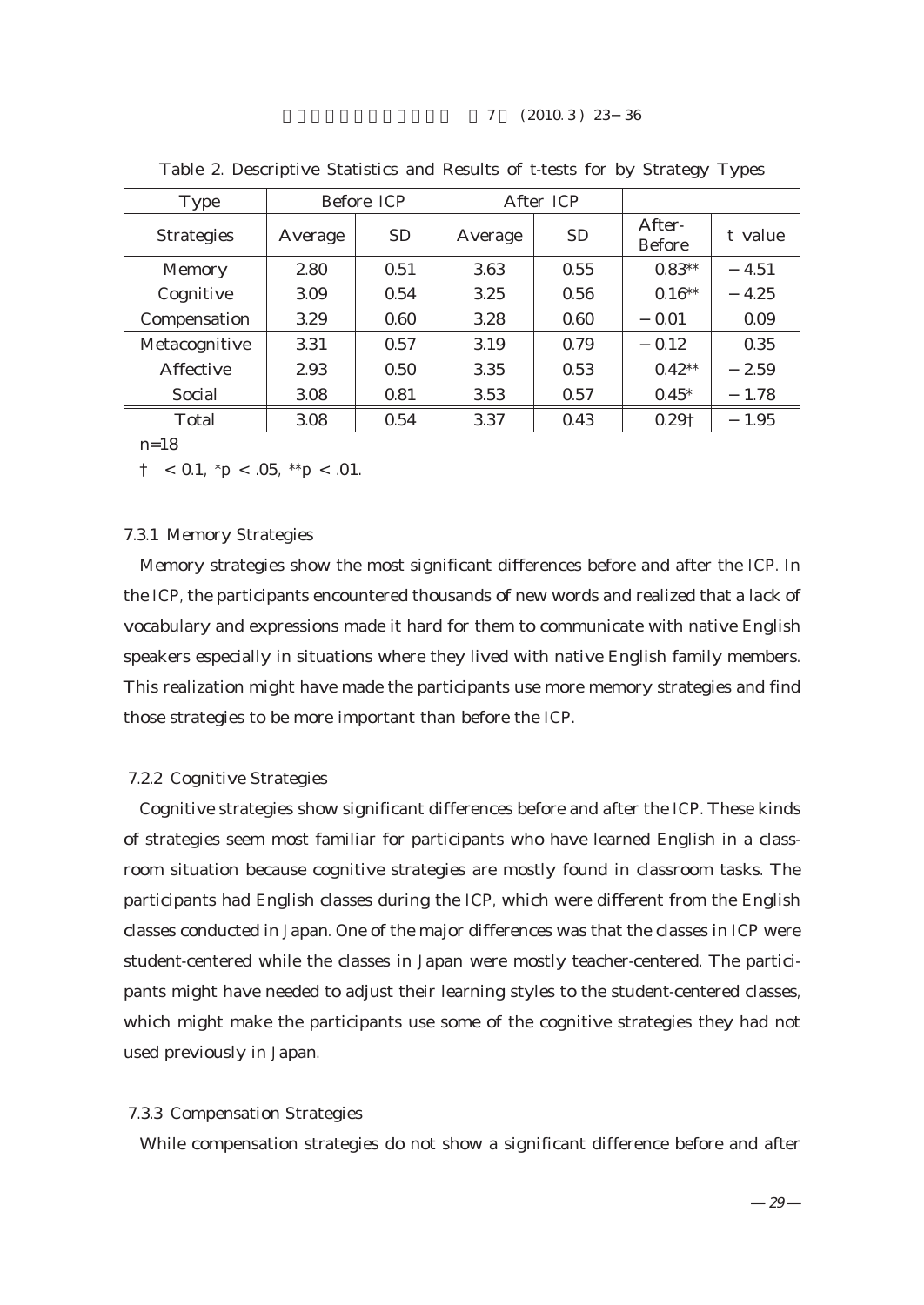How does a short term study abroad influence language learning strategies? -- MORITA

the ICP, these kinds of strategies displayed a high average score even before the ICP. Most participants knew that they had some difficulties in English communication and had to formulate a strategy to resolve them. For example, they needed to use gestures or paraphrase when they could not say what they wanted to express. With the same high average score after the ICP, it is clear that the participants continued using the compensation strategies.

#### 7.3.4 Metacognitive Strategies

Metacognitive strategies also did not show a significant difference before and after the ICP. As with compensation strategies, metacognitive strategies displayed a relatively high average points total even before the ICP. These kinds of strategy are essentially related to the mental and physical organization of the learning environment. The results indicate that the participants continued to feel it beneficial to monitor and plan their language learning before and after the ICP.

#### 7.3.5 Affective Strategies

Affective strategies show a significant difference before and after ICP participation. It is widely known that affective factors such as anxiety or nervousness are deeply related to language learning (cf. affective filter hypothesis by Krashen, 1985). It is assumed that the ICP gave the participants more confidence in their abilities to communicate with native English speakers. One of the reasons was because the native speakers involved in the ICP were accustomed to communicating with non-native speakers without giving them too much pressure to produce language. Once the participants were confident in their ability to communicate with native speakers in English, it must have been easier for them to control their anxiety or nervousness. In short, increased confidence provided the participants with opportunities to examine, and realize the importance of controlling, their anxiety or nervousness.

#### 7.3.6 Social Strategies

Social strategies show a significant difference before and after the ICP. As previously defined, social strategies are used in learning English through interacting with others. There is no doubt that the participants experienced various social situations where they needed to interact with others and which led them to use these types of strategies.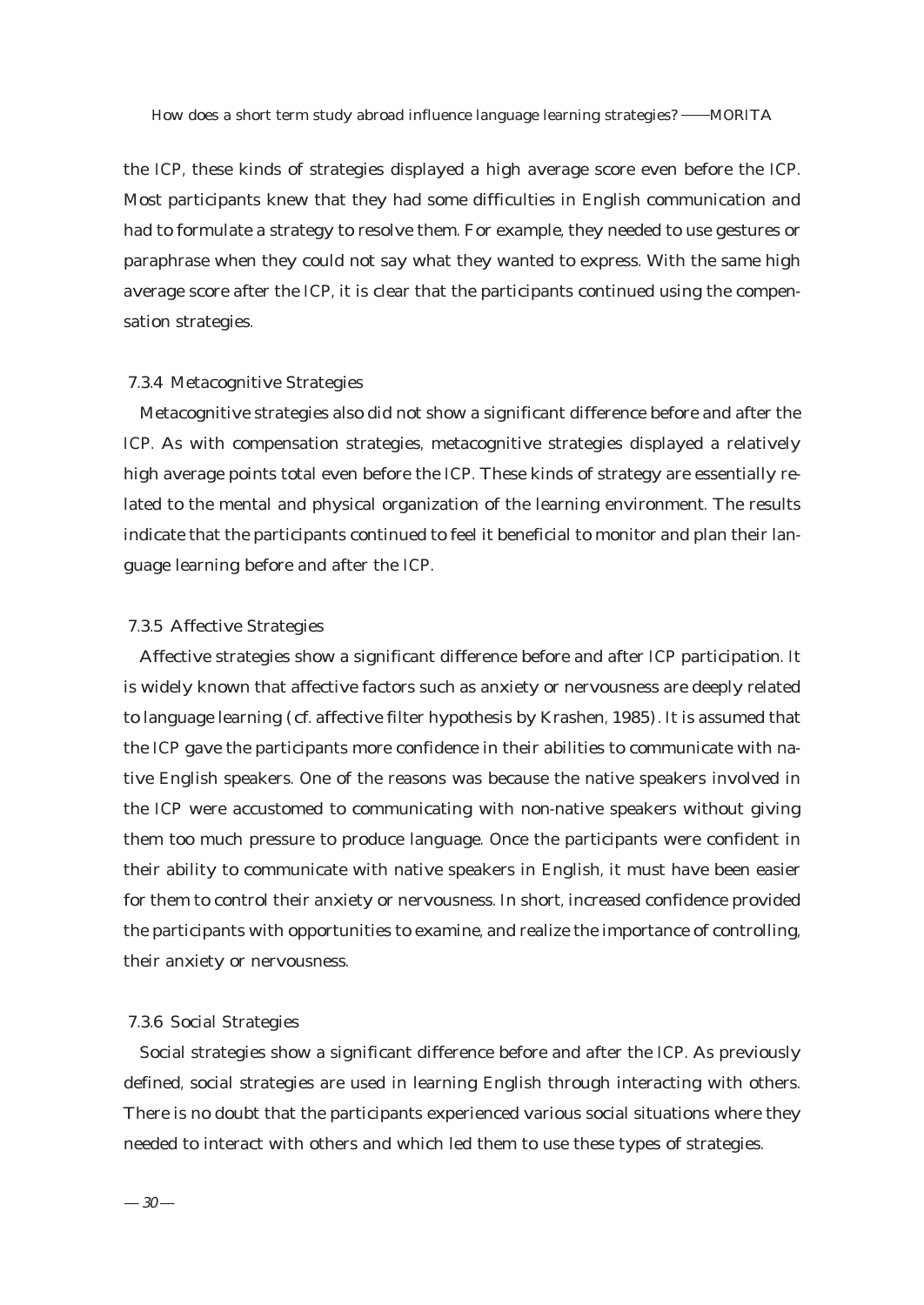More importantly, the participants did not use social strategies often before the ICP. One reason for this was the dearth of opportunities to interact with native English speakers in English in a foreign language environment. However, in the ICP, they had to interact with native speakers without expecting any help from other Japanese participants because the ICP arranged there would be only one Japanese learner of English per host family. Through communicating with native English speakers by themselves, it can be said the participants were given opportunities to use social strategies and realize their importance.

#### **8. Conclusions**

One interesting contribution of this study is the finding that even a study abroad program of just two weeks can produce significant changes in LLS. The participants used more language learning strategies after than before the ICP. The detailed analysis shows that 4 out of 6 types of language learning strategies were used more after the ICP than before it: memory, cognitive, affective and social strategies. The results also show that the other two types of strategies, compensation and metacognitive, were used widely both before and after the ICP. Therefore, it can be concluded that even a short study abroad program provides opportunities for Japanese learners of English to make use of language learning strategies.

The present study also has a number of limitations. One of them is that it employed quantitative measures of SILL that did not include any questionnaires investigating how the participants changed their use of SILL. Nor does this study include any followup sessions. The follow-up sessions can be done a couple months after coming back to Japan in order to ascertain whether the participants employed SILL temporarily or not. Finally, this study lacks a control group that had studied the target language in an athome context.

There are some educational implications. The findings confirm the benefits of study abroad programs, even if as short as two weeks long, at the university level. From an educational point of view, it seems important to prepare language learners appropriately for the study abroad program. This preparation should include not only language knowledge but also language learning strategies. That is to say, the participants should be more aware of the need for language learning strategies beforehand. This may make the short study abroad program more fruitful for the participants.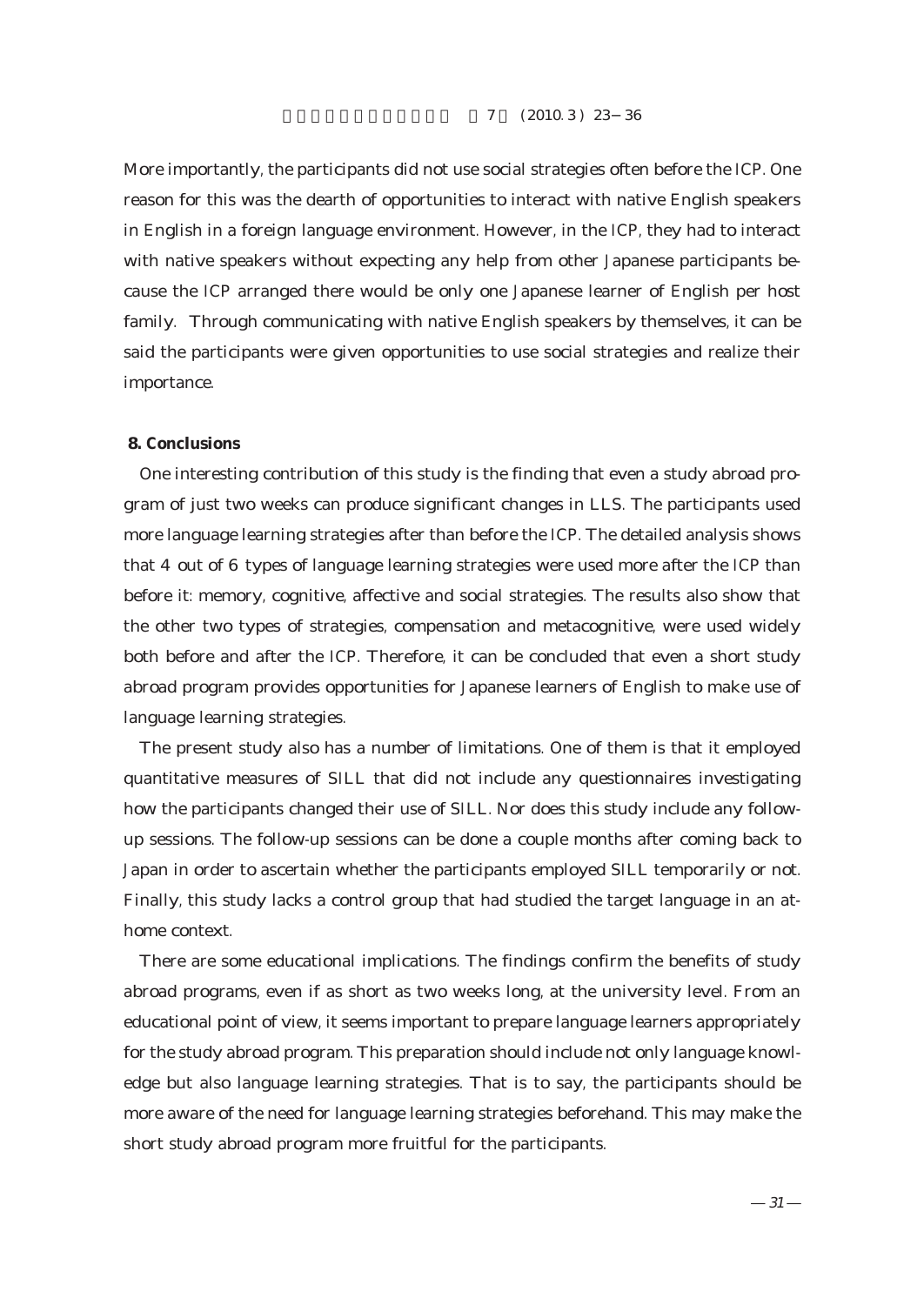How does a short term study abroad influence language learning strategies? —MORITA

#### **References**

- Amuzie, G. L., & Winke, P. (2009). Changes in language learning beliefs as a result of study abroad. *System, 37*(3), 366-379
- Benson, P. (2001) *Teaching and Researching Autonomy in Language Learning*. London: Longman
- DeKeyser, R. (2007). Study abroad as foreign language practice. In R. DeKeyser (ed.), *Practicing in a second language: Perspectives from applied linguistics and cognitive psychology*. New York: Cambridge University Press, 208-226
- Green, J. & Oxford, R. L. (1995). A closer look at learning strategies, L2 proficiency, and gender. *TESOL Quarterly, 29*(2), 261-297
- Hong-Nam, K. & Leavell, A. G. (2006). Language learning strategy use of ESL students in an intensive English learning context. *System, 34*(3), 399-415
- Kimura, K. (2007). Eigo ken taizai ga eigo gakushu sutorateji ni oyobosu eikyo [The Influence of Staying Abroad on Learning Strategies: Do Short-Stay Programs in English Speaking Countries Affect Students' Language Learning Strategy Use]? *Bulletin of policy and management, Shobi-Gakuen University*, 13, 1-12

Krashen, S. D. (1985). *The input hypothesis: Issues and implication*. London. Longman.

- Oxford, R. L. & Schramm, K. (2008). Bridging the gap between psychological and sociocultural perspectives on L2 leaner strategies. In A. D. Cohen and E. Macaro (eds.) *Language learner strategies*. Oxford: Oxford University Press, 47-68
- Oxford, R. L. and Ehrman, M. (1995). Adult's language learning strategies in an intensive foreign language program in the United States. *System, 23*(3), 359-386
- Oxford, R. L. (1990). *Language learning strategies: What every teacher should know*. Heinle and Heinle, Boston. MA. [Translated by Shishido, M. & Ban, N. (1994) Gengo Gakushu no Sutorateji. Tokyo : Bonjin-sha]
- Takeda, A. (1998). Kaigai eigo kenshu ni okeru gakushu doki to gakushu sutorateji ni kansuru iti kousatsu [A study of learning motivation and learning strategies in the overseas English training program]. *The Bulletin of Mukogawa Women's University,46*, 11-18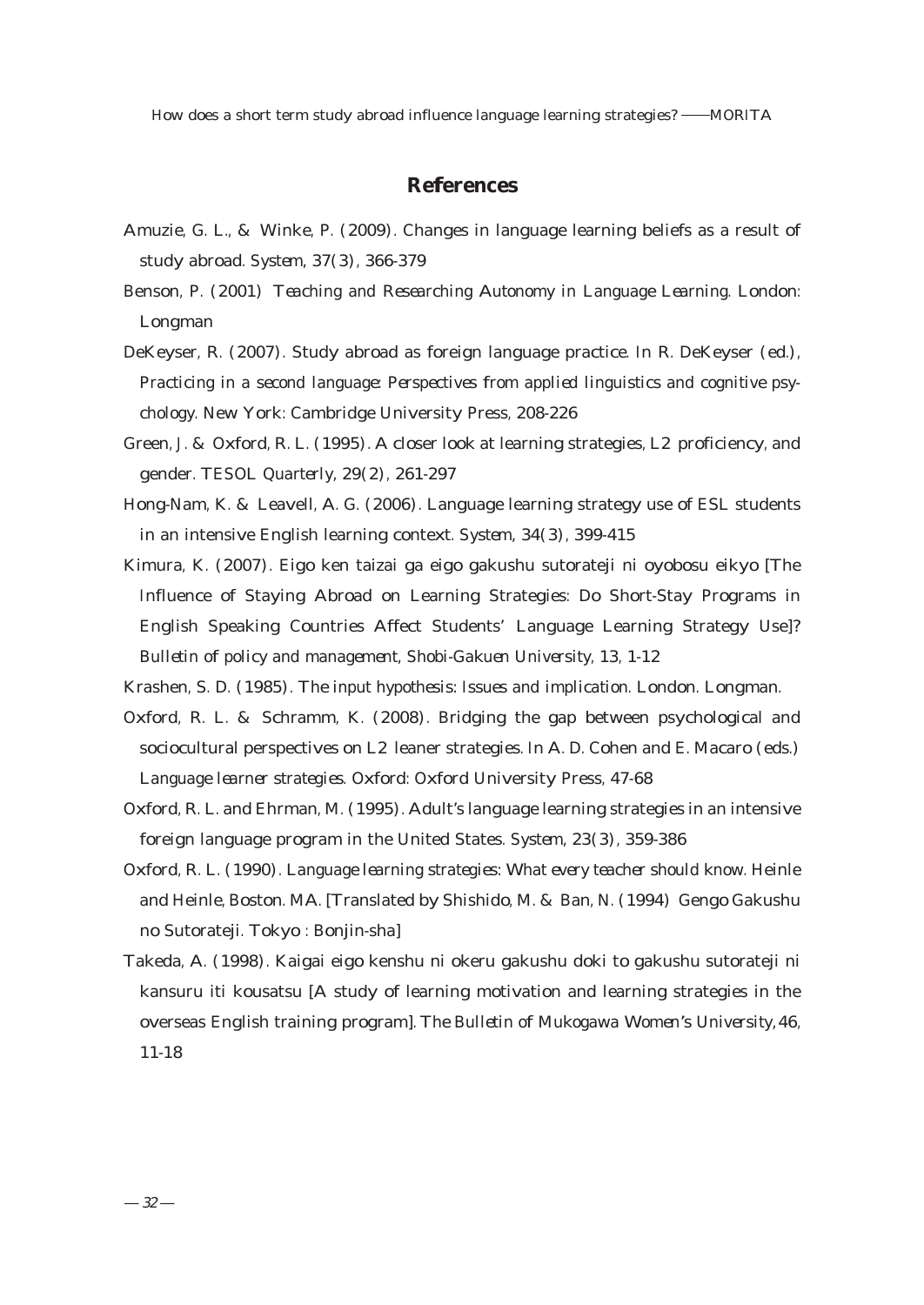$7 (2010.3) 23 36$ 

#### **Appendix**

Part A

- 1. I think of relationships between what I already know and new things I learn in English.
- 2. I use new English words in a sentence so I can remember them.
- 3. I connect the sound of a new English word and an image or picture of the word to help me remember the word.
- 4. I remember a new English word by making a mental picture of a situation in which the word might be used.
- 5. I use rhymes to remember new English words.
- 6. I use flashcards to remember new English words.
- 7. I physically act out new English words.
- 8. I review English lessons often.
- 9. I remember new English words or phrases by remembering their location on the page, on the board, or on a street sign.

#### Part B

- 10. I say or write new English words several times.
- 11. I try to talk like native English speakers.
- 12. I practice the sounds of English.
- 13. I use the English words I know in different ways.
- 14. I start conversations in English.
- 15. I watch English language TV shows or go to movies spoken in English.
- 16. I read for pleasure in English.
- 17. I write notes, messages, letters, or reports in English.
- 18. I first skim an English passage (read it quickly) then go back and read carefully.
- 19. I look for words in my own language that are similar to new words in English.
- 20. I try to find patterns in English.
- 21. I find the meaning of an English word by dividing it into parts that I understand.
- 22. I try not to translate word-for-word.
- 23. I make summaries of information that I hear or read in English.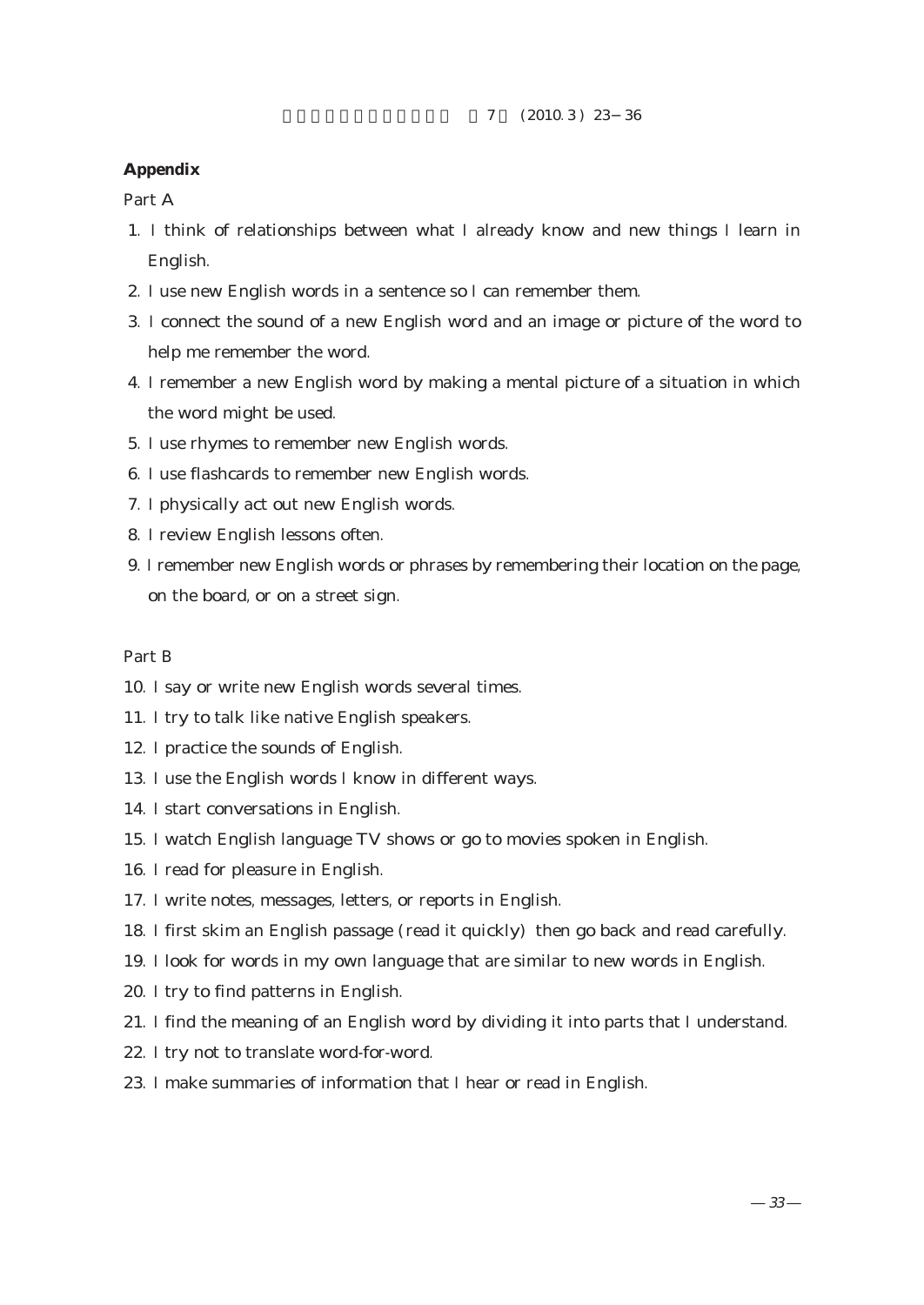How does a short term study abroad influence language learning strategies? -- MORITA

Part C

- 24. To understand unfamiliar English words, I make guesses.
- 25. When I can't think of a word during a conversation in English, I use gestures.
- 26. I make up new words if I do not know the right ones in English.
- 27. I read English without looking up every new word.
- 28. I try to guess what the other person will say next in English.
- 29. If I can't think of an English word, I use a word or phrase that means the same thing.

Part D

- 30. I try to find as many ways as I can to use my English.
- 31. I notice my English mistakes and use that information to help me do better.
- 32. I pay attention when someone is speaking English.
- 33. I try to find out how to be a better learner of English.
- 34. I plan my schedule so I will have enough time to study English.
- 35. I look for people I can talk to in English.
- 36. I look for opportunities to read as much as possible in English.
- 37. I have clear goals for improving my English skills.
- 38. I think about my progress in learning English.

#### Part E

- 39. I try to relax whenever I feel afraid of using English.
- 40. I encourage myself to speak English even when I am afraid of making a mistake.
- 41. I give myself a reward or treat when I do well in English.
- 42. I notice if I am tense or nervous when I am studying or using English.
- 43. I write down my feelings in a language learning diary.
- 44. I talk to someone else about how I feel when I am learning English.

#### Part F

- 45. If I do not understand something in English, I ask the other person to slow down or to say it again.
- 46. I ask English speakers to correct me when I talk.
- 47. I practice English with other students.
- 48. I ask for help from English speakers.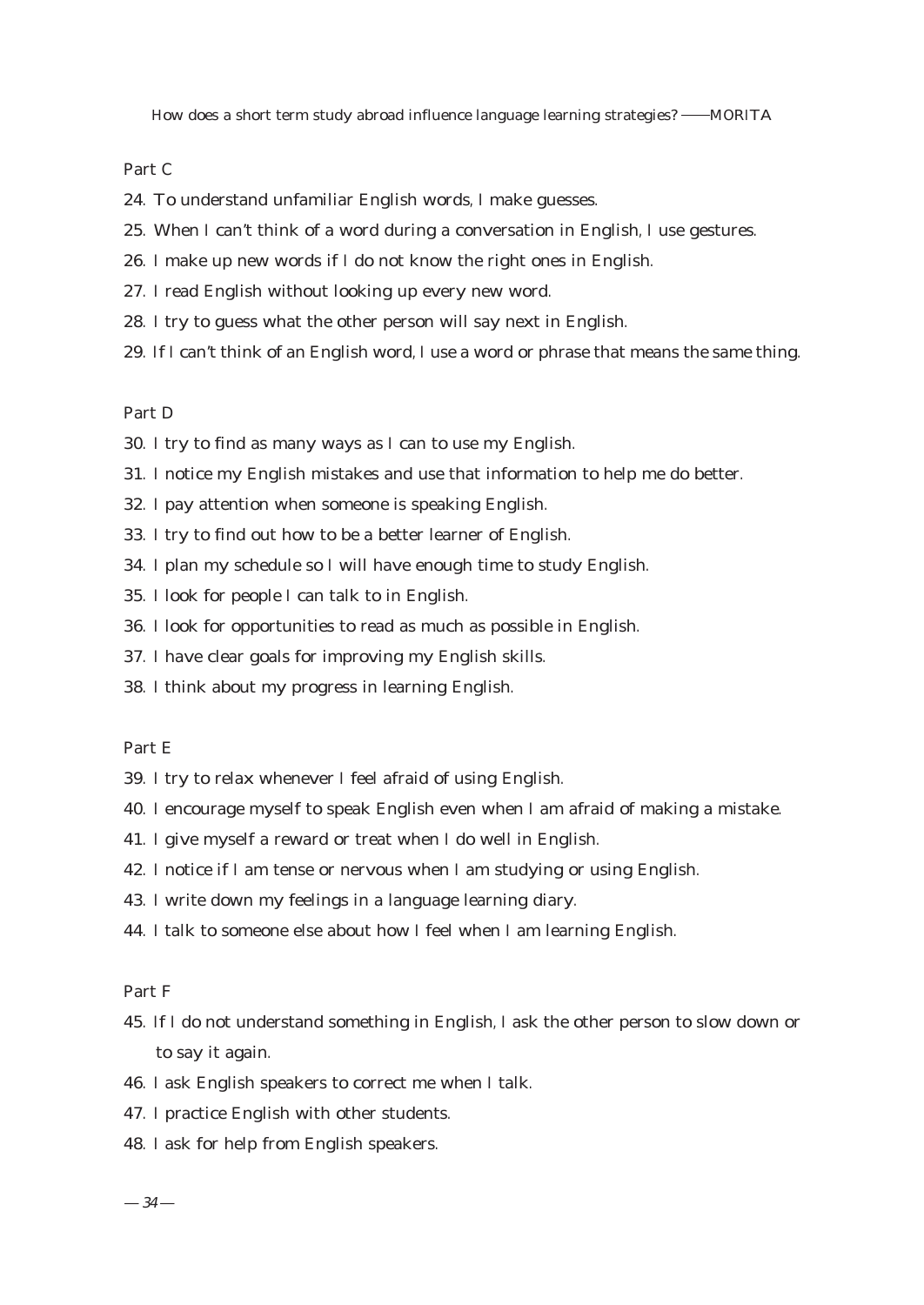$7 (2010.3) 23 36$ 

- 49. I ask questions in English.
- 50. I try to learn about the culture of English speakers.